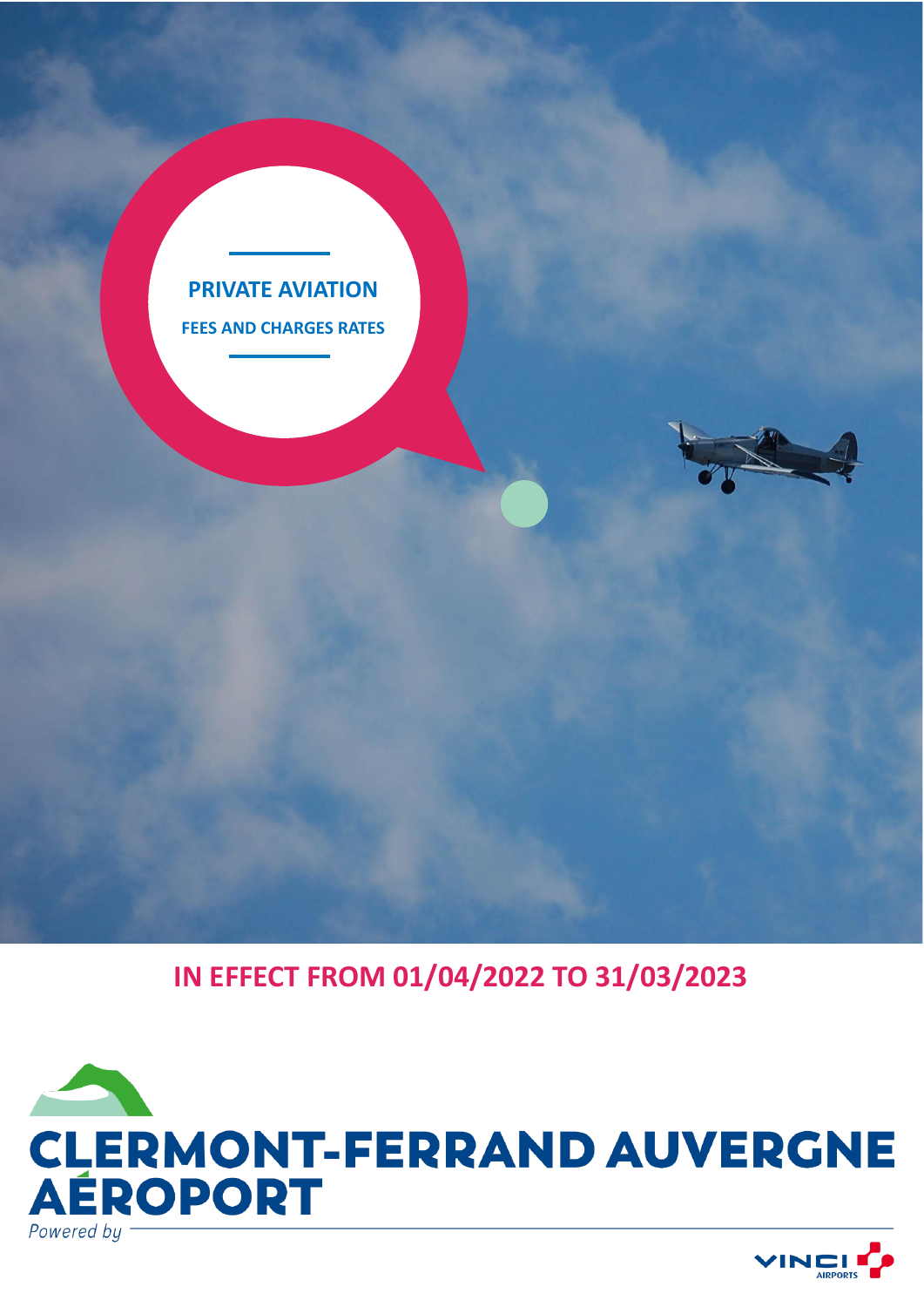# **TABLE OF CONTENTS**

| <b>CONTACTS</b>                       | $\overline{2}$ |
|---------------------------------------|----------------|
| <b>GENERAL TERMS AND CONDITIONS</b>   | 3              |
| <b>INVOICING</b>                      | 4              |
| <b>CHARGES</b>                        | 4              |
| <b>METHOD OF PAYMENT</b>              | 4              |
| LATE OR NON PAYMENT PROCEDURE         | 6              |
| APPLICABLE LAW AND DISPUTE RESOLUTION | 7              |
| <b>VAT</b>                            | 7              |
| <b>AERONAUTICAL CHARGES</b>           | 9              |
| <b>GENERAL PRINCIPLES</b>             | 10             |
| <b>DEFINITIONS</b>                    | 10             |
| <b>LANDING CHARGES</b>                | 10             |
| <b>GENERAL AVIATION FEE</b>           | 11             |
| <b>AEROCLUB MEMBERSHIP</b>            | 12             |

Updated 01/03/2022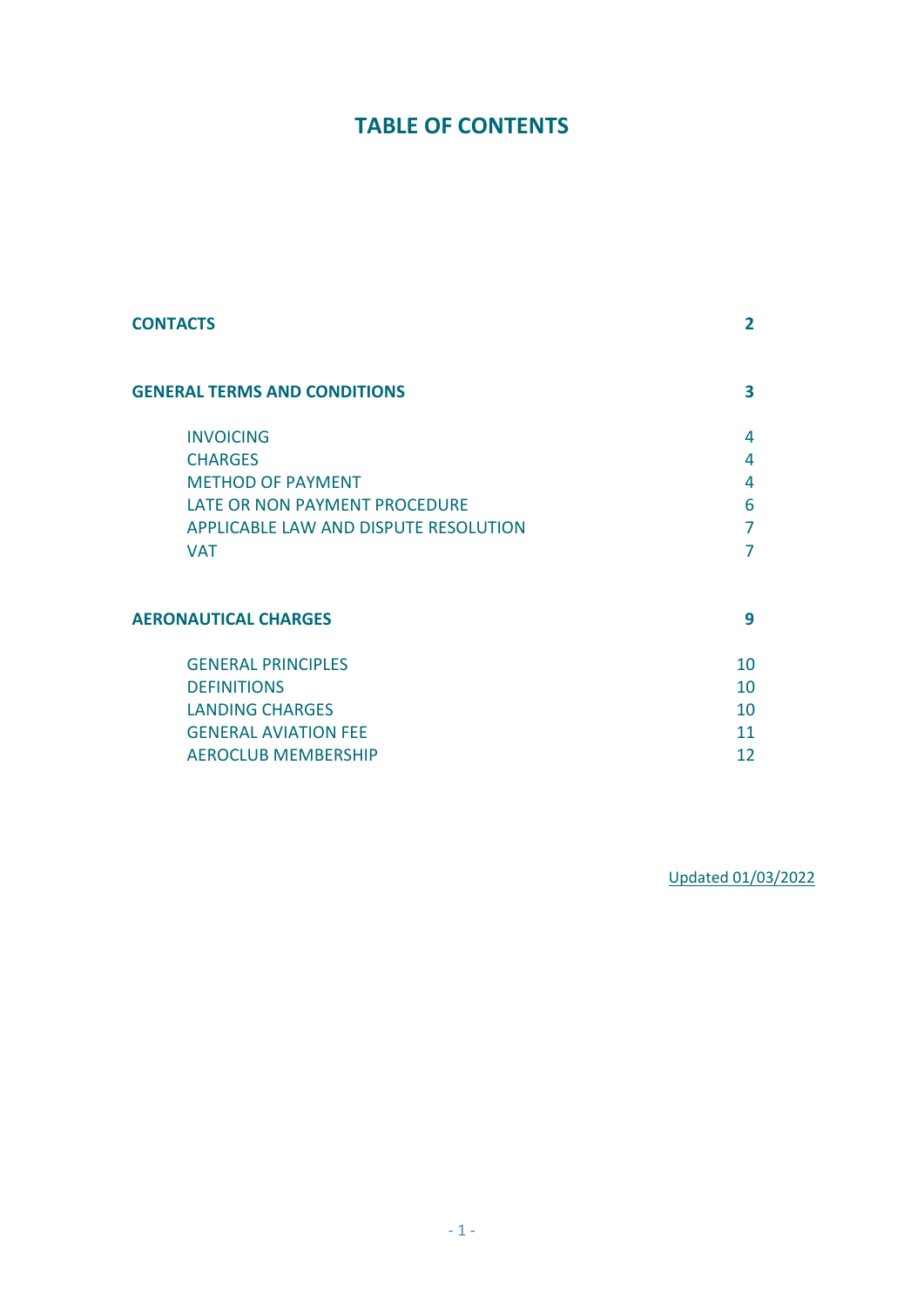# **CONTACTS**

| <b>Private Aviation</b>    | +33 4 73 62 70 62 | fbo@aeroport-clermont.fr          |
|----------------------------|-------------------|-----------------------------------|
| <b>Accounts Department</b> | +33 4 73 62 71 05 | comptabilite@aeroport-clermont.fr |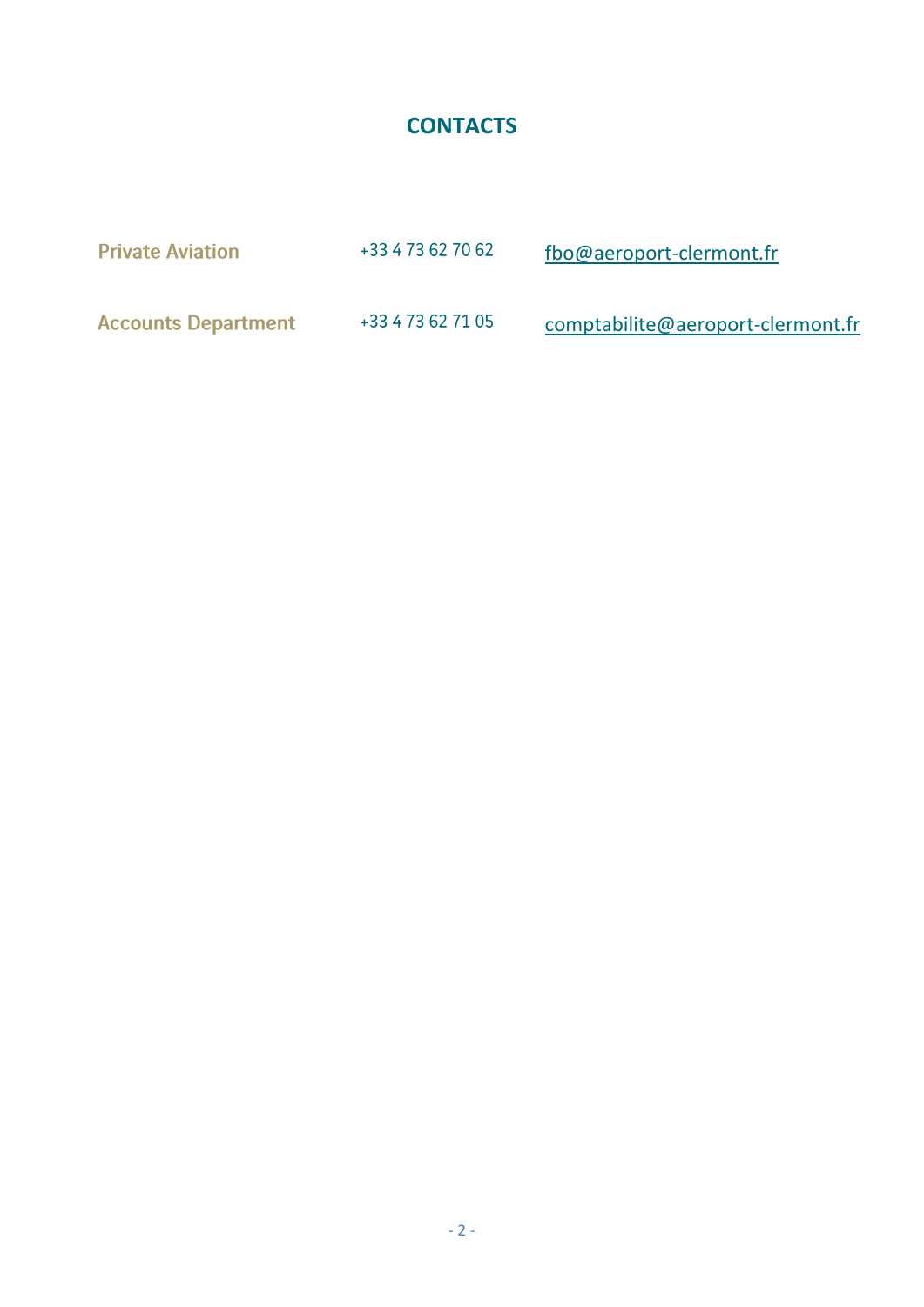# **GENERAL TERMS AND CONDITIONS**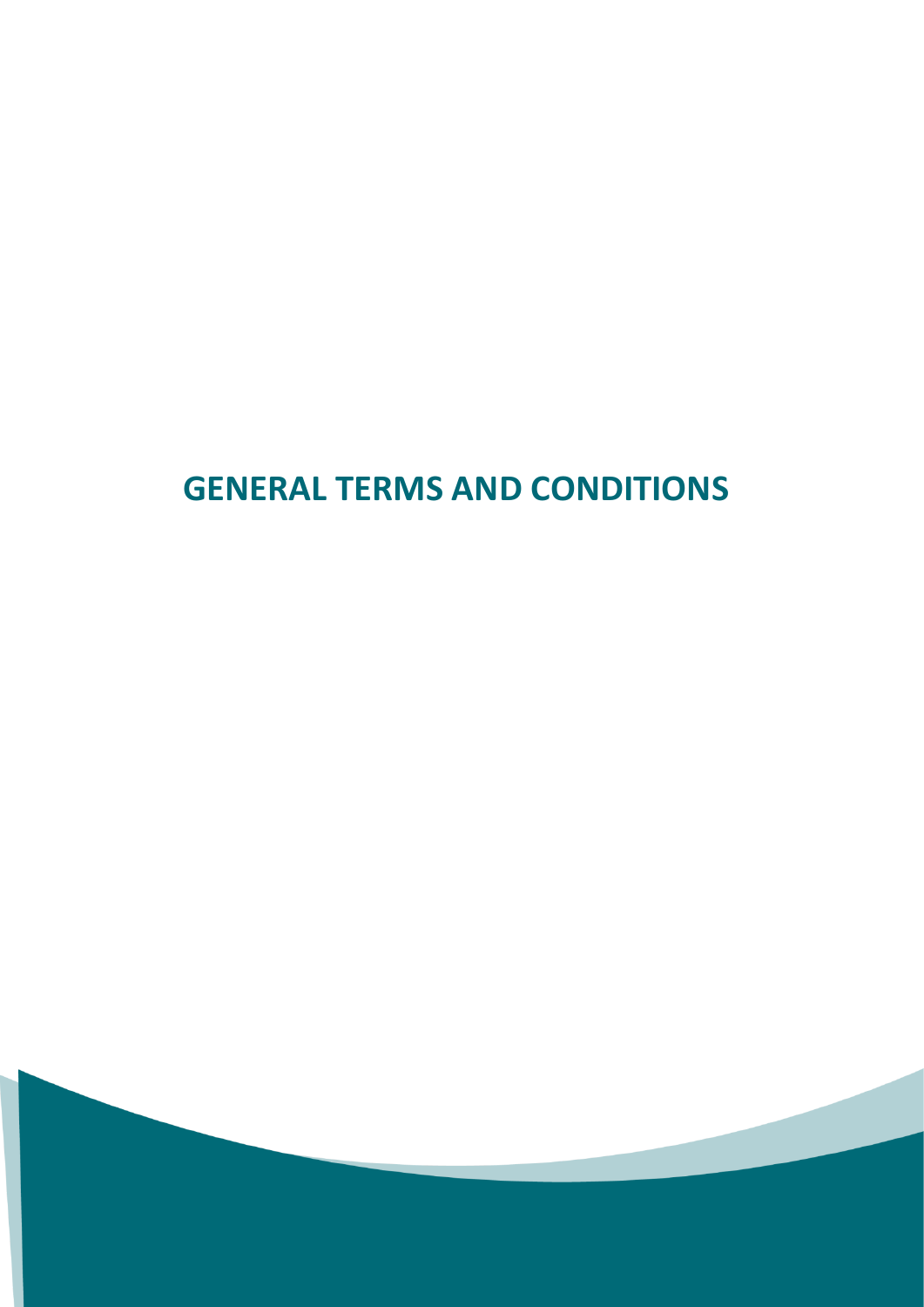These terms and conditions apply to the services delivered by Société d'Exploitation de l'Aéroport de Clermont-Ferrand Auvergne (SEACFA).

The terminal is open from Monday to Sunday. To know Opening hours, check our web site [www.clermont-aeroport.com](http://www.clermont-aeroport.com/), "Access & Parkings" / Opening hours.

In the event of dispute about tariff application conditions, it is the French version which prevails.

#### **INVOICING**

Invoices are issued using the information provided by the customer (identity, invoicing address, intra-community VAT n°, registration, etc.). It is therefore up to the customer to inform the airport of any changes. Invoices are issued in euros.

#### **FEES AND CHARGES**

All fees and charges set out in this document are expressed in euros and exclude taxes. Charges are subject to change upon conditions defined in the Civil Aviation code and are subject to publication.

#### **PAYMENT TERMS**

#### **Invoices are payable immediately upon receipt.**

Any amount due under this fees and charges guide becomes payable the day it is invoiced and payable upon receipt to SEACFA, before the considered aircraft leaved the airport, at the latest.

Payment is considered to have been made upon actual receipt of payment. The customer may pay invoices in euros (no early payment or security deposit guarantees shall be accepted).

A customer who wishes to benefit from a deferred payment must send a written request to SEACFA and provide the information that may be needed, such as, but not exclusively, the following:

- The latest annual financial statements, including balance sheet, income statement and cash flow statement, as well as any note detailing these documents,
- The latest quarterly financial statements, also including the aforementioned documents.

In the event that the customer refuses to provide the needed information to obtain a differed payment, no deferred payment will be granted.

SEACFA analyses the data provided by the customer in order to assess its financial health, the risk of payment default and decides subsequently if a deferred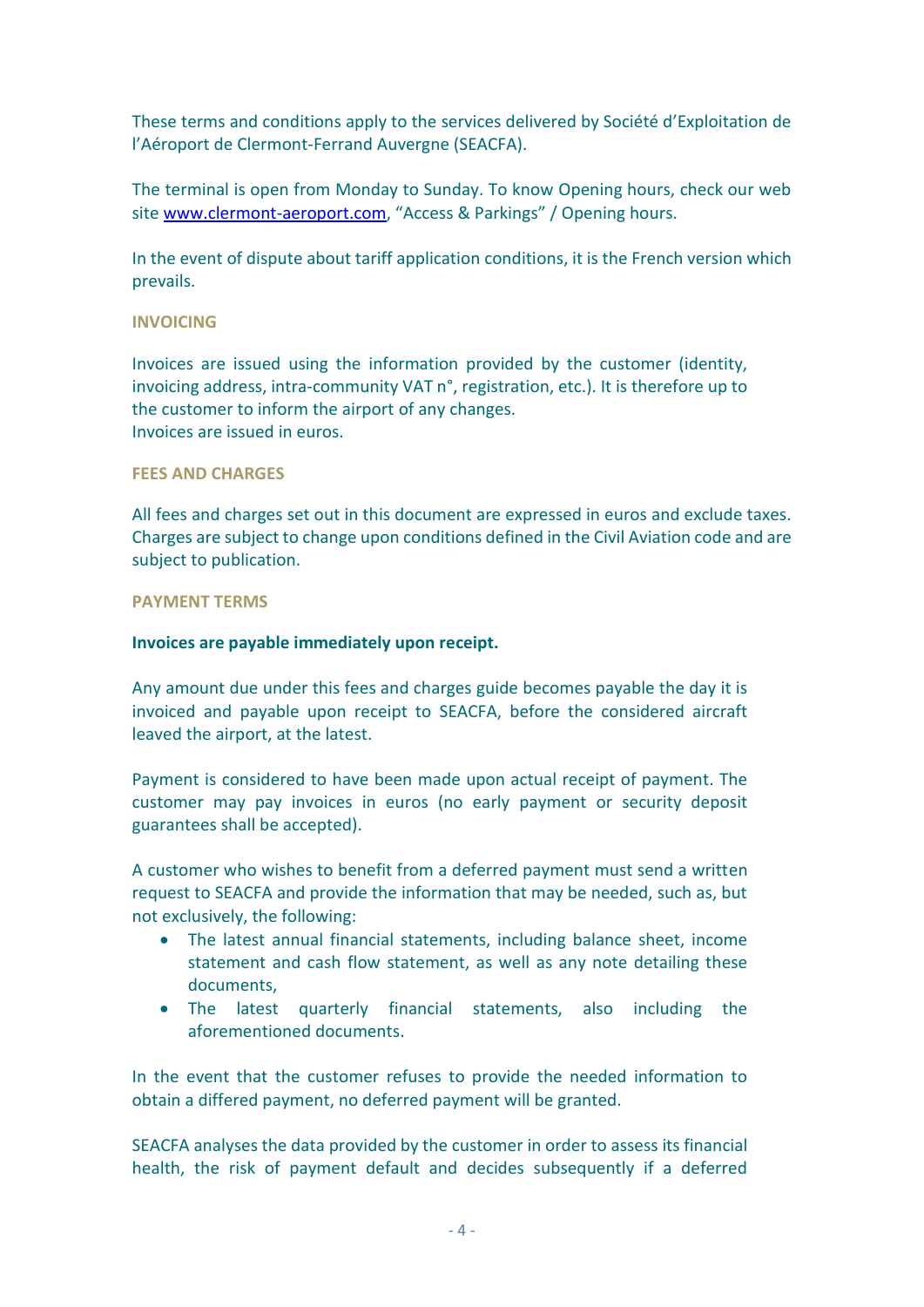payment can be granted. The granting of a deferred payment remains at the discretion of SEACFA.

SEACFA notifies its decision before applying deferred payment. It the customer does not receive this notification, he will not benefit from a deferred payment.

If SEACFA notifies that a deferred payment is granted to the customer, this means that any further invoice must be paid no later than fifteen (15) days following the invoice date.

The analysis of the customer's financial health will be carried out regularly by SEACFA as long as the benefit of deferred payment is granted. As such, the customer will communicate the aforementioned documents and any other document requested by SEACFA at any time.

After re-examination of the financial health, SEACFA may withdraw the benefit of deferred payment granted at any time and apply the immediate payment.

#### **Guarantee**

The implementation of a deferred payment may be accompanied by the prior request of a guarantee (bank guarantee, guarantee on first request, security deposit), with an amount that will be defined by the airport services, depending on the forecasted turnover.

If SEACFA uses the guarantee, it must be reconstituted. Failure to comply with this liability will result in the withdrawal of any granted deferred payment.

# **Delegation of payment**

SEACFA can claim any amount due by the customer to any other debtor airport of this customer in accordance with articles 1336 et seq of the Civil Code and under the following conditions. It is specified that in application of these provisions: (i) SEACFA, acting as its quality of delegatee, does not discharge the customer, as its quality of delegator, of its liabilities and becomes in presence of two debtors (the customer and the other airport) and can claim the payment to any of these two ; (ii) the other airport, acting in its quality of delegate, will be discharged to the customer up to the amount paid to SEACFA.

The customer acknowledges this delegation of payment can also be done with any other airport or debtor of the customer, subject to obtain granting from this airport or this debtor.

### **METHODS OF PAYMENT**

To facilitate payment processing, the client must provide the reference numbers shown on the relevant invoices (invoice n, client n°).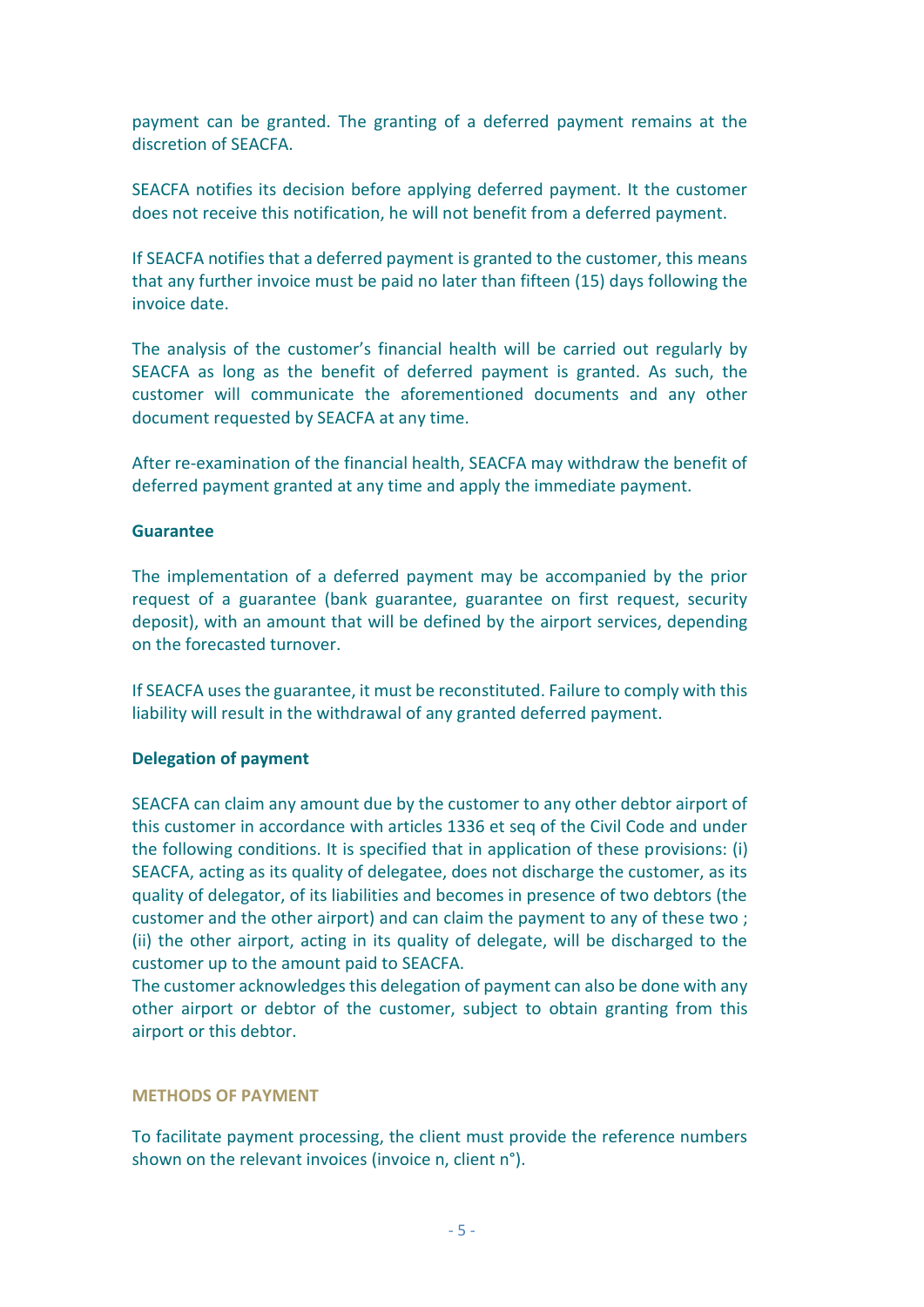SEACFA does not accept commercial bills (promissory notes, drafts and bills of exchange). Payment can be made:

# **a) Full payment**

An operator or aircraft owner who has not signed a private agreement with SEACFA must pay invoices to SEACFA in advance by bankcard or in cash prior to each take-off. In the event that payment is not made in full, the invoice will be sent to the client at the end of a two-week period. An invoicing charge of 15  $\epsilon$  exc. tax will be added to this invoice.

# **b) By bank transfer**

| SOCIETE D'EXPLOITATION DE L'AEROPORT DE CLERMONT-FERRAND/AUVERGNE           |       |                                             |    |
|-----------------------------------------------------------------------------|-------|---------------------------------------------|----|
| Agence BNP PARIBAS AUVERGNE ENTREPRISES                                     |       |                                             |    |
|                                                                             |       | Bank Code Sort Code Account No. Check Digit |    |
| 30004                                                                       | 02684 | 00010095054                                 | 33 |
| IBAN (International Bank Account Number): FR76 3000 4026 8400 0100 9505 433 |       |                                             |    |
| BIC (Bank Identifier Code): BNPAFRPPXXX                                     |       |                                             |    |

Any international bank transfer charges incurred are payable by the payer.

# **c) By cheque**

To the order of:

**SEACFA** 1 rue Adrienne Bolland Aéroport Clermont-Ferrand Auvergne 63510 AULNAT France

# **LATE OR NON-PAYMENT PROCEDURE**

# **Late payment, reissue**

The non-payment by the customer of any amount due is likely to result in (cumulative list):

- the invoicing of late payment penalties corresponding to the ECB rate increased by 10 points,
- the transmission to the recovery and litigation service and the invoicing of a fixed compensation for recovery costs in the event of late payment set by decree at 40€, as well as the costs of legal services and other professional services,
- the involvement of the constituted guarantees and the guarantees provided can be called upon simple formal notice from SEACFA (with guarantee reconstitution obligation),
- the immediate withdrawal of the benefit of a deferred payment granted beforehand,
- the suspension of payment by SEACFA of all amount due under an incentive pricing measure,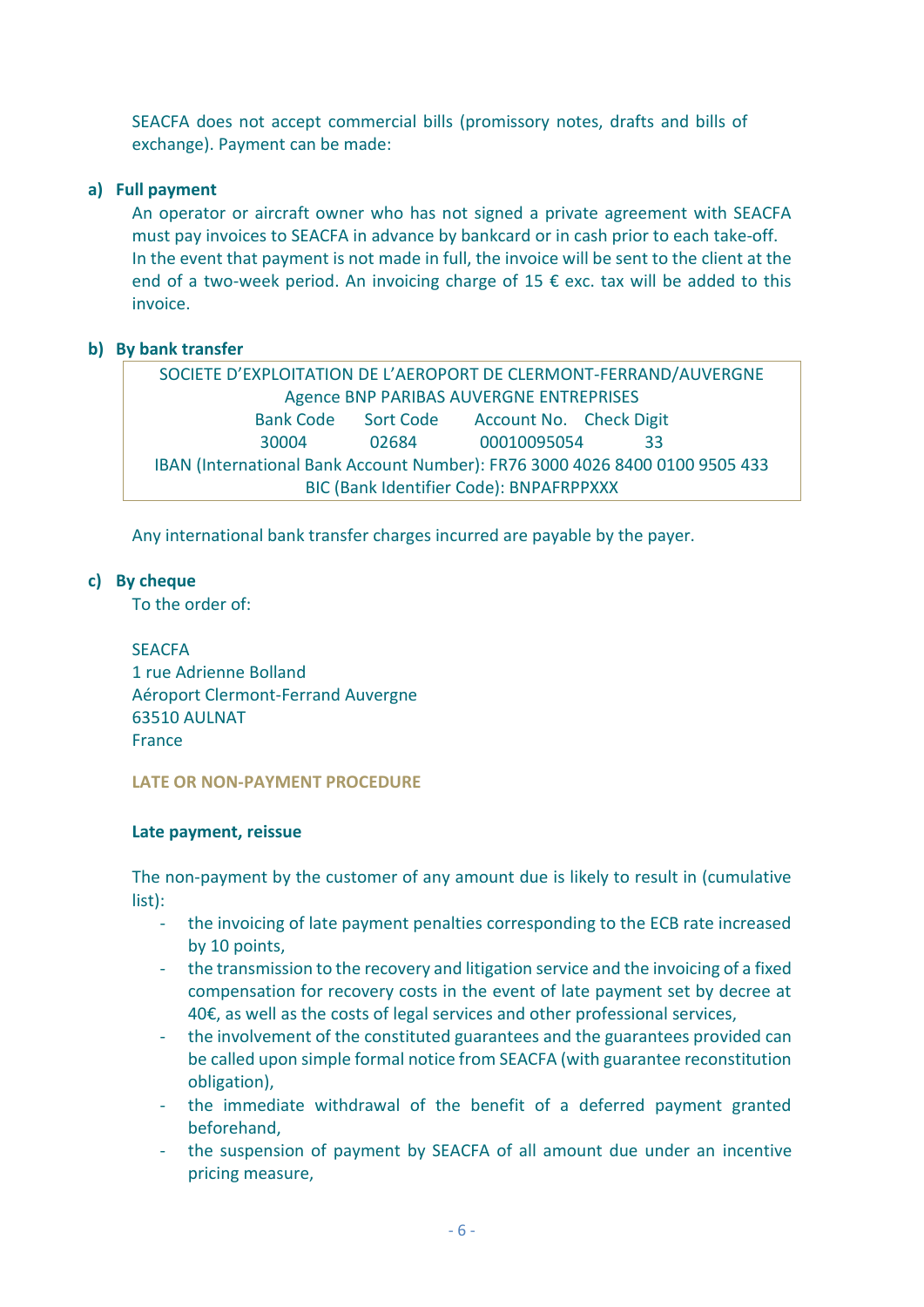the implementation of prosecutions and in particular, to request, from the authority responsible for air traffic on the aerodrome, that the aircraft be detained until deposit of the amount of the sums in dispute (article L.6123- 2 of the transport code).

#### **Claims**

Claims are not suspensive of payment. Claims are admissible for a six months period from the date of issue of the invoice.

Claims must be made in writing to the accounts department, at the following address:

**SEACFA** 1 rue Adrienne Bolland Aéroport Clermont-Ferrand Auvergne 63510 AULNAT France Email[: comptabilite@aeroport-clermont.fr](mailto:comptabilite@aeroport-clermont.fr)

Claims must state:

- The invoice n° for the invoice in question
- The date and, where applicable, the flight n° in question
- The service in question

#### **APPLICABLE LAW AND DISPUTE RESOLUTION**

These regulations are subject to French law. Any dispute arising from the interpretation or application of these regulations shall be subject to the exclusive jurisdiction of the French courts.

In the event of a conflicting interpretation of any articles that are provided in the English language, the original French version shall be deemed the sole official text.

**VAT** 

All charges are shown excluding taxes. VAT on airport services is invoiced at the tax rates applicable on the day the service is provided.

#### **VAT exemption declaration**

VAT is applied at the prevailing rate. VAT application and exemption principles for airport services (landing charges, parking charges, passenger charges, fuel charges) and for associated services are set out in articles 259-1° and 2° of the General Tax Code (in application of the "service" directive 2008/8/EC of the Council of 12 February 2008), as well as article 262-II 7°of the GTC).

Exemption is applied in line with the instructions set out in the GTC in force on the date that charges are applied (4° II of article 262).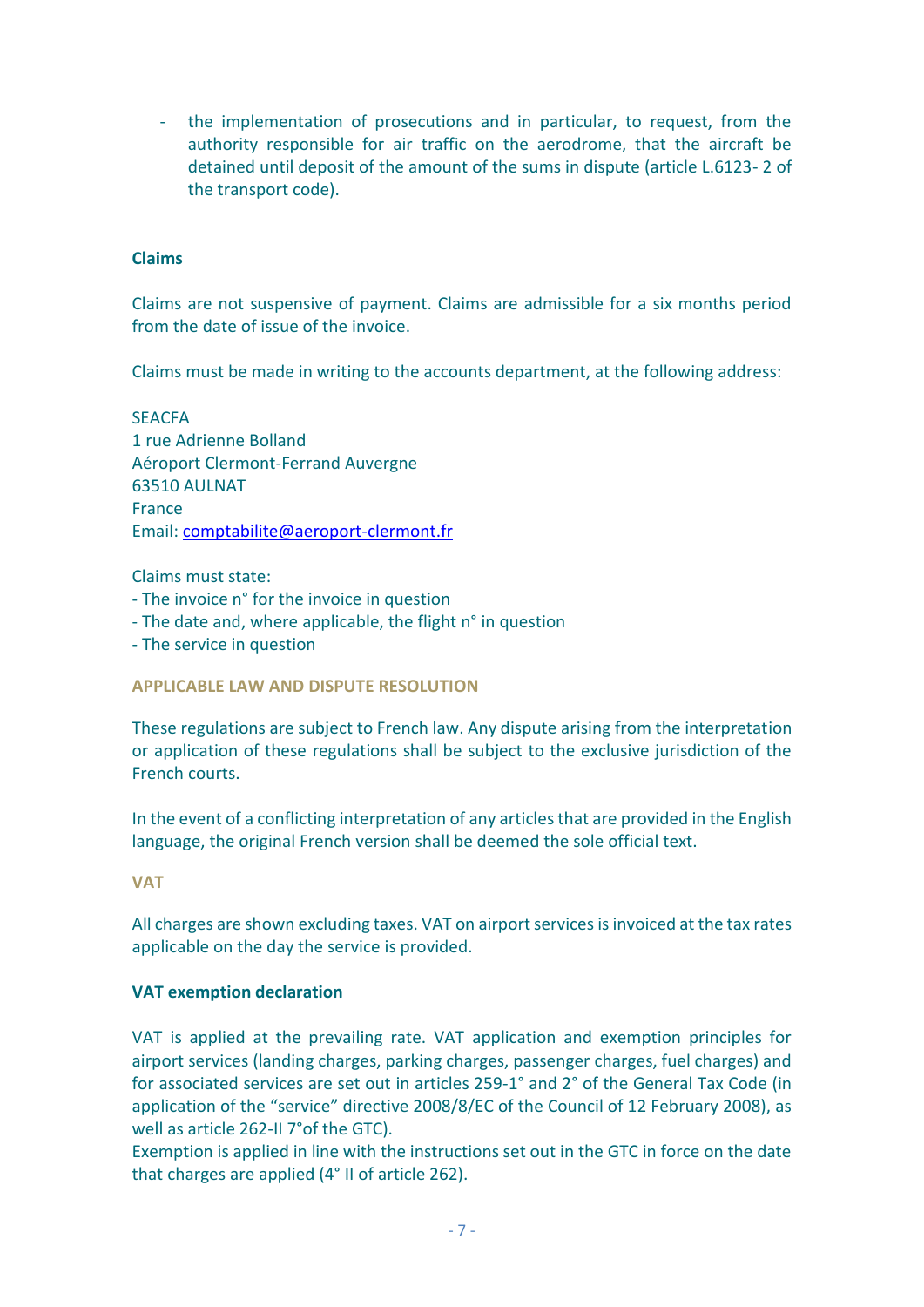In all cases, VAT is applied in line with the regulations that apply to the airline being invoiced for airport services.

The principle of VAT exemption is governed by:

1. Article 262, II-4 of the General Tax Code

"II. The following are also exempt from value added tax:

Delivery operations, processing operations, repair operations, maintenance operations, freight and lease operations applying to aircraft used by airlines whose services operating to or from France or overseas territories and departments, excluding metropolitan France, represent at least 80% of the services they operate processing operations, repair operations, maintenance operations, freight and lease operations applying to aircraft used by airlines whose services to or from France or overseas territories and departments, excluding metropolitan France, represent at least 80% of the services they operate"

2. Points e), f) and g) of article 148 of European Directive 2006/112 CE of 28/11/2006 Member states exempt the following operations:

e) The supply of goods for the provision of aircraft used by airline companies primarily operating remunerated international routes

f) Deliveries, processing, repairs, maintenance, charter and leasing of aircraft mentioned in point e), as well as deliveries, rentals, repairs and maintenance of items that are part of or used during the operation of these aircrafts;

g) The provision of services other than those mentioned in point f), carried out for the direct needs of the aircrafts mentioned in point e) and their cargoes.

Any other service not mentioned below is subject to the prevailing taxes.

The various services affected by this exemption are set out in articles 73D and E of appendix III of the General Tax Code.

Companies wishing to be made exempt must provide SEACFA with a valid certificate for the current year.

This document certifies that services to or from overseas or DOM-TOM territories, excluding mainland France, make up at least 80% of the services operated.

In the absence of such a certificate, SEACFA shall issue the invoice to the beneficiaries with the prevailing rate of VAT included. In such an event, no adjustments on invoices already issued will be made and VAT exemption shall apply from the date that the certificate of exemption is received.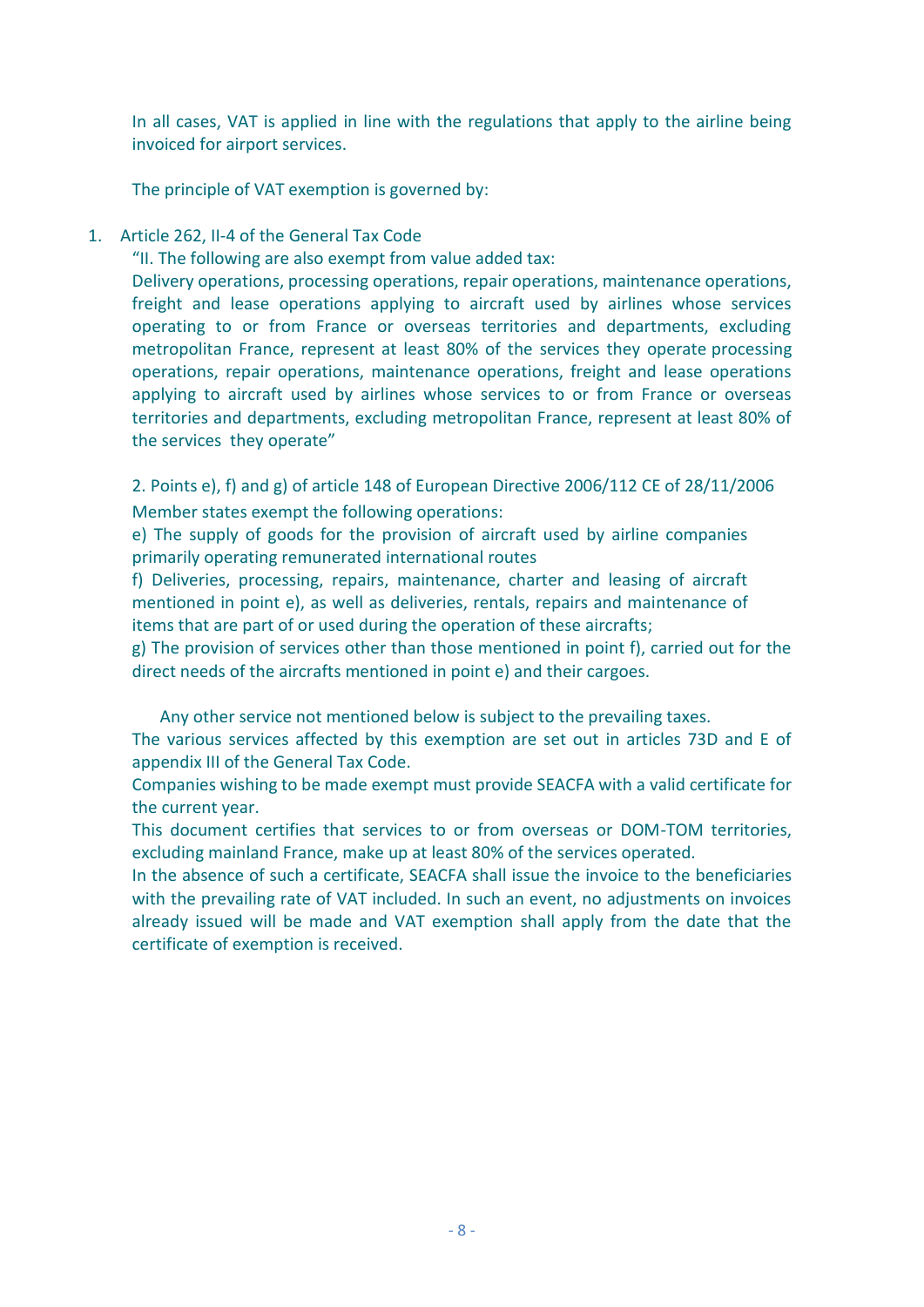# **AERONAUTICAL CHARGES**

Applicable on 1st April 2022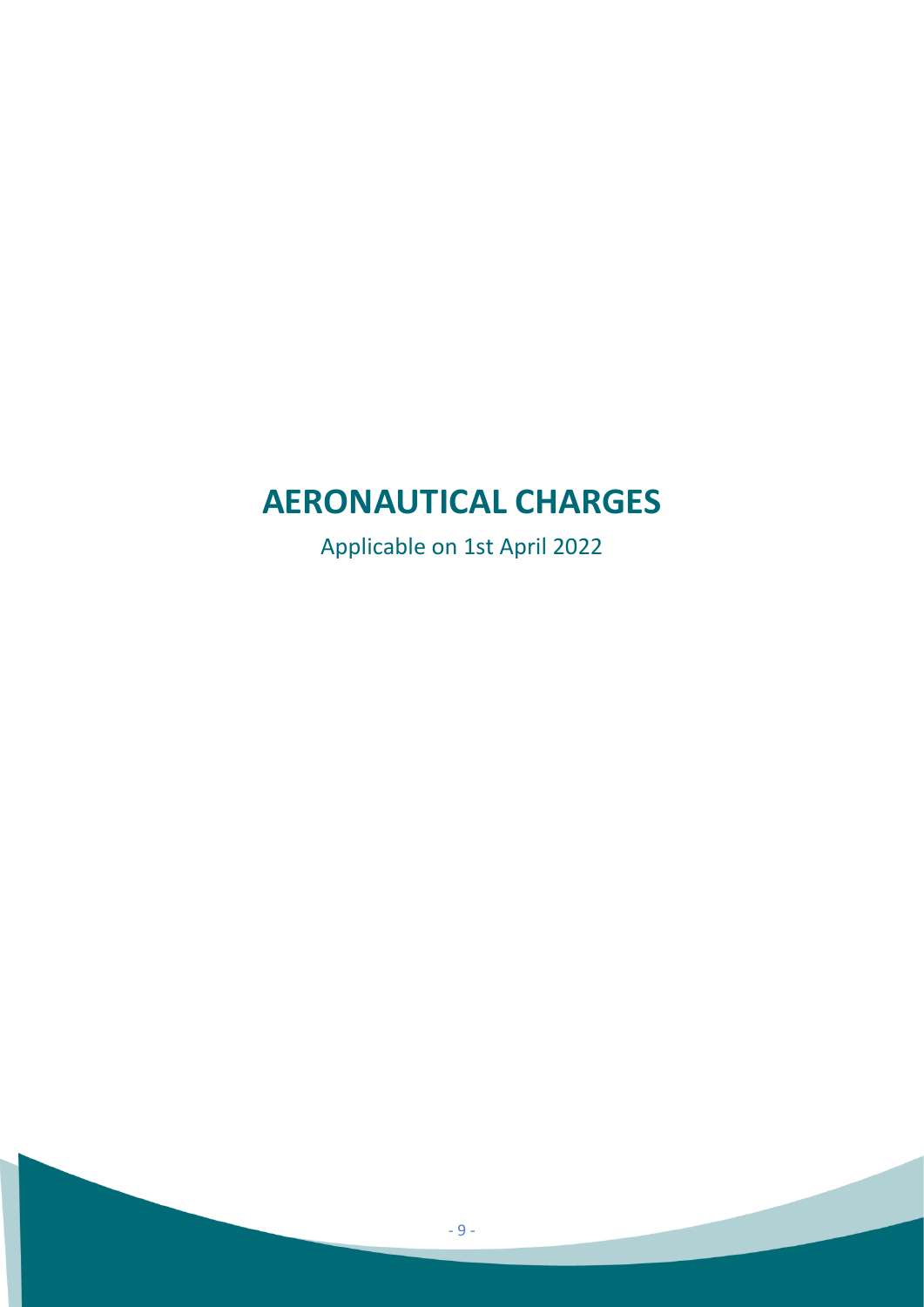#### **GENERAL PRINCIPLES**

The regulated charges below are specific to the activity of private aviation less than or equal to 3 tons and not requiring handling services.

Please refer to the "Business Aviation" schedule of charges for any service not mentioned in this document. The complete document is available on the airport website at [www.clermont-aeroport.com](http://www.clermont-aeroport.com/)

SEACFA reserves the right to amend these regulations at any time in order to reflect any statutory or regulatory change.

The charges set out in this regulation may be amended by SEACFA in accordance with the provisions of the Civil Aviation Code.

#### **DEFINITION**

**MTOW** - Maximum Take-off Weight of an aircraft. The MTOW must be given in tonnes and rounded up to the highest full number. The aircraft owner must provide the airfield operator with documents that certify the MTOW.

#### **LANDING CHARGES**

The charge is payable for any aircraft that lands and is calculated according to the maximum take-off weight (MTOW) shown on the aircraft's navigation certificate (or on the VERITAS register), rounded up to the higher tonnage value.

This charge includes lighting services:

| <b>WEIGHT</b>  | FEE.             |                           |
|----------------|------------------|---------------------------|
| (W in Tons)    | Base € excl. VAT | Step $\epsilon$ excl. VAT |
| $0 < W \leq 3$ | 31.29            | ۰                         |

A 50 % remittance shall be applied to any cash payment (excluding membership fees).

The client can make a cash payment on the Business Aviation Terminal or at Aéroclub d'Auvergne (Tel: 04 73 92 00 56).

# **Modalities aiming to reduce or compensate carbon emissions (carbon modulation scheme)**

As part of its environmental strategy, SEACFA wishes to encourage users of Clermont-Ferrand Airport to operate planes that emit less  $CO<sub>2</sub>$  with the implementation of its carbon emission scheme.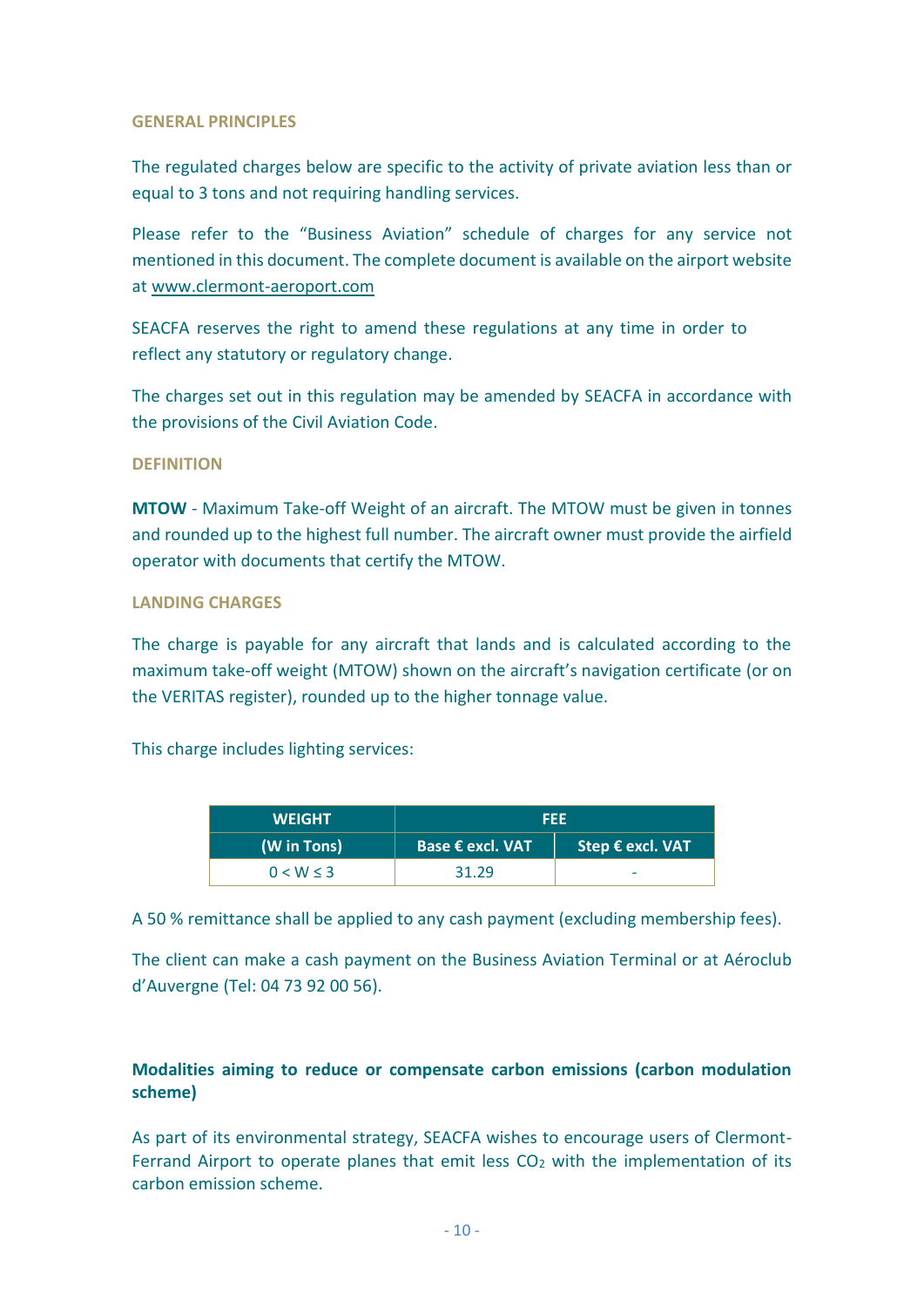This mechanism is a bonus/malus percentage calculated on the landing fee. The scheme is financially neutral for SEACFA.

This modulation is applied on the landing fee invoicing according to the following principles:

A reference basis is determined for each aircraft category, allowing to determine whether an aircraft will receive a bonus or a malus depending on the  $CO<sub>2</sub>$  emissions per seat during the LTO cycle:

- If the emissions generated by the aircraft are above the reference basis of its category, a malus will be applied to the landing fee;
- If the emissions generated by the aircraft are below the reference basis of its category, a bonus will be applied to the landing fee.

The emissions during the LTO cycle per seat corresponds to the kilograms of  $CO<sub>2</sub>$  emit during the approach phasis, taxiing, take-off and climbing above 3,000 feet per aircraft seat.

| <b>Categories</b>                          | Aircraft $\leq 19$ seats |
|--------------------------------------------|--------------------------|
| Reference basis (kg CO <sub>2</sub> /seat) | 27.51                    |
| <b>Modulation factor in case of bonus</b>  | 0.03%                    |
| <b>Modulation factor in case of malus</b>  | 0.03%                    |

### Example:

A DR40 with a capacity of 4 seats emits 4,60kg of  $CO<sub>2</sub>$  per seat. It will be applied a bonus of 0,08% of its landing fee per step of 1 from the reference basis.

The reference basis of an aircraft  $\leq$  19 seats is 27,51kg of CO<sub>2</sub> per seat.

The DR40 emits -22.91kg of  $CO<sub>2</sub>$  from the reference basis.

So, the bonus is 0,03% \* 22,91 = 0,57%

Its landing fee will be decreased by 0,57%

The carbon modulation scheme does not apply to aircraft subject to an aeroclub membership.

# **GENERAL AVIATION FEE**

The fee includes one single landing (lighting included), parking for one calendar day – any day begun is payable in full.

| <b>WEIGHT (W in Tons)</b> | 1st calendar day<br>$\epsilon$ excl. VAT | Parking beyond the 1st day<br>$\epsilon$ excl. VAT |
|---------------------------|------------------------------------------|----------------------------------------------------|
| $0 < W \leq 3$            | 31.29                                    | 9.42                                               |